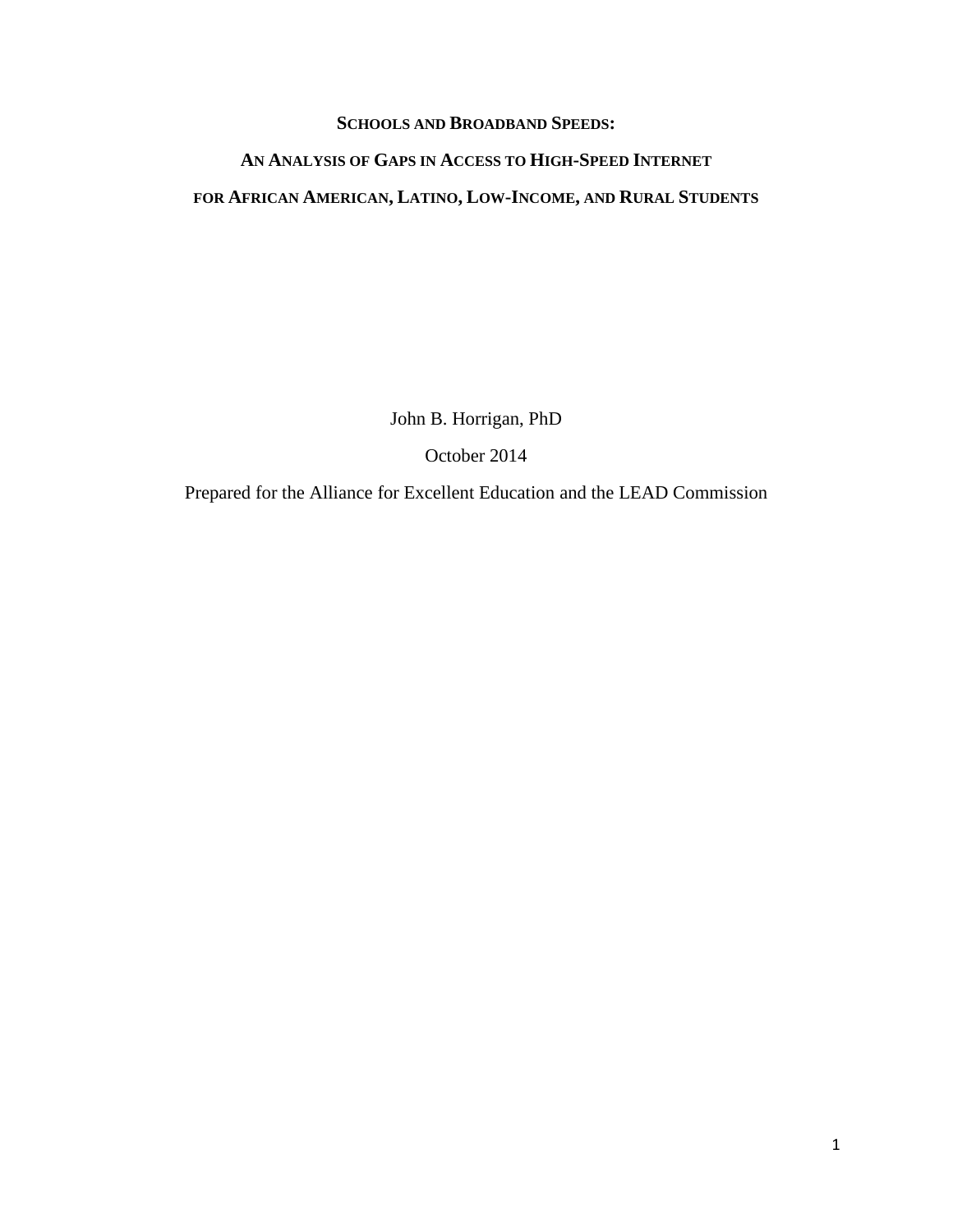### **Summary and Key Data Points**

- $\bullet$  34.2 percent of K–12 students attend public schools where the internet speed is 100 Mbps or more.
- $\bullet$  12.1 percent of K–12 students attend public schools where the internet speed is between 50 Mbps and 100 Mbps.
- 33.5 percent of students attend public schools where the internet speed is between 10 Mbps and 50 Mbps.
- 20.3 percent of all students attend public schools where the internet speed is 10 Mbps or less.

These figures include all K–12 students in American public schools for which the National Broadband Map reports advertised internet speeds. The subject of this report is the state of access for low-income, African American, Latino, and rural students. How do they compare with the rest of America? Are, for instance, too many poor students attending schools where the internet speed is relatively slow (10 Mbps or less)? Are poor or minority students less likely to be in schools where the speed is fast (100 Mbps or more)?

In what follows, analysis of students and their schools' *advertised* internet speeds shows that there are significant gaps for low-income, African American, Latino, and rural students. Students in each of these categories are more likely to be in schools with slow internet speeds and less likely to attend schools with the fastest speeds. The analysis compares low-income students to their more affluent counterparts, African Americans and Latinos to white students, and rural to non-rural students.

For low-income students:<sup>1</sup>

l

- If the share of low-income students in schools with internet speeds of 100 Mbps or more matched the share of more affluent students with access to speeds of 100 Mbps or more, approximately *580,000 more low-income students would have access to the internet in school at speeds of 100 Mbps or more*. 2
- At the other end of the spectrum, low-income students are disproportionately found in schools with speeds of 10 Mbps or less. Nearly one-quarter (23.3 percent) of all lowincome students only have access to slow internet in their schools producing a *gap of approximately 2,180,000 students.* That is, if the share of low-income students in schools with internet speeds of 10 Mbps or less equaled the share of more affluent students with those speeds, the number of poor students with speeds of 10 Mbps or less would fall by more than 2 million.
- *This places the overall access gap at more than 2.75 million for poor students.* Compared to more affluent students, 12.3 percent of all low-income students either lack access to the highest speed tier or are overrepresented in the lowest speed tier.<sup>3</sup>

 $1$  The report defines "low-income student" as a student eligible for the free and reduced-price lunch program under the Richard B. Russell National School Lunch Act.

 $2$  The report defines relatively affluent students as those students in schools with less than 25 percent of students qualifying for the free and reduced-price lunch program under the Richard B. Russell National School Lunch Act. <sup>3</sup> Speed tiers are defined on page 6.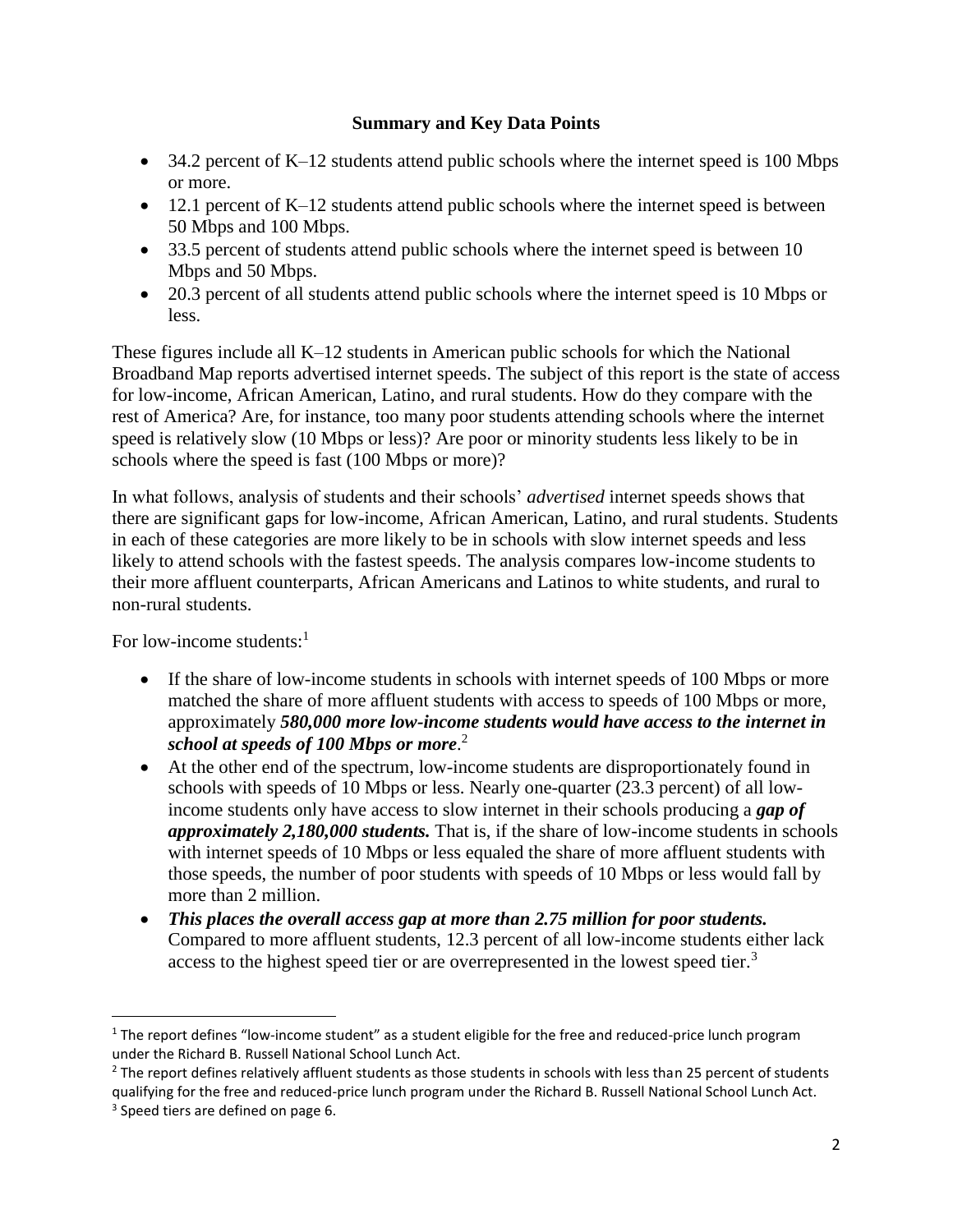For Latino students:

- If the percentage of Latino students in schools with network speeds of 100 Mbps or more were to equal the percentage for white students attending such schools, approximately *770,000 more Latino students* would be in a school with network speeds 100 Mbps or more.
- Latino students are also more likely than whites to be in schools with internet speeds of 10 Mbps or less, by a 25.7 percent to 17.3 percent gap, or 8.4 percentage points. If that gap were erased, approximately *980,000 fewer Latino students would be served by internet speeds of 10 Mbps or less in their schools*.
- *This places the overall access gap at 1.75 million for Latino students.* Compared to whites, approximately 15 percent of all Latino students either lack access to the highest speed tier or are overrepresented in the lowest speed tier.

For African American students:

- If the percentage of African American students in schools with network speeds of 100 Mbps or more were to equal the percentage for white students attending such schools, approximately *645,000 more African American students* would be in a school with speeds of 100 Mbps or more.
- As with low-income and Latino students, African American students are overrepresented in schools with access speeds of 10 Mbps or less as more than one-fifth (22.8 percent) of African American students attend such schools. *This gap comes to approximately 430,000 students*. That is, 430,000 fewer African American students would be in schools with slow internet service if the rate at which African American students attended schools with slow internet service were equal to the rate for white students.
- *This places the overall access gap at nearly 1.1 million for African American students.*  This comes to 13.8 percent of all African American students who, compared to whites, either lack access to the highest speed tier or are overrepresented in the lowest speed tier.

Where there are heavily Latino or heavily African American schools, the differences are striking. For schools with more than 30 percent or more of Latino or African American students:

- 28.7 percent of all students in heavily Latino schools have access to internet speeds of 100 Mbps or more.
- 26.8 percent of all students in heavily African American schools have access to internet speeds of 100 Mbps or more.
- This gap contrasts with 39 percent of all students in schools that are heavily white having internet speeds of 100 Mbps or greater.

Schools with larger proportions of minority students show even wider gaps. In schools where 75 percent or more of students are either Latino or African American, there is less access to fast speeds and more access to slow speeds. In these schools:

• 22.8 percent of all students in these schools have access to network speeds of 100 Mbps or more—a gap of 16.2 percentage points compared with the 39.0 percent figure for students in heavily white schools (those with at least 75 percent white students).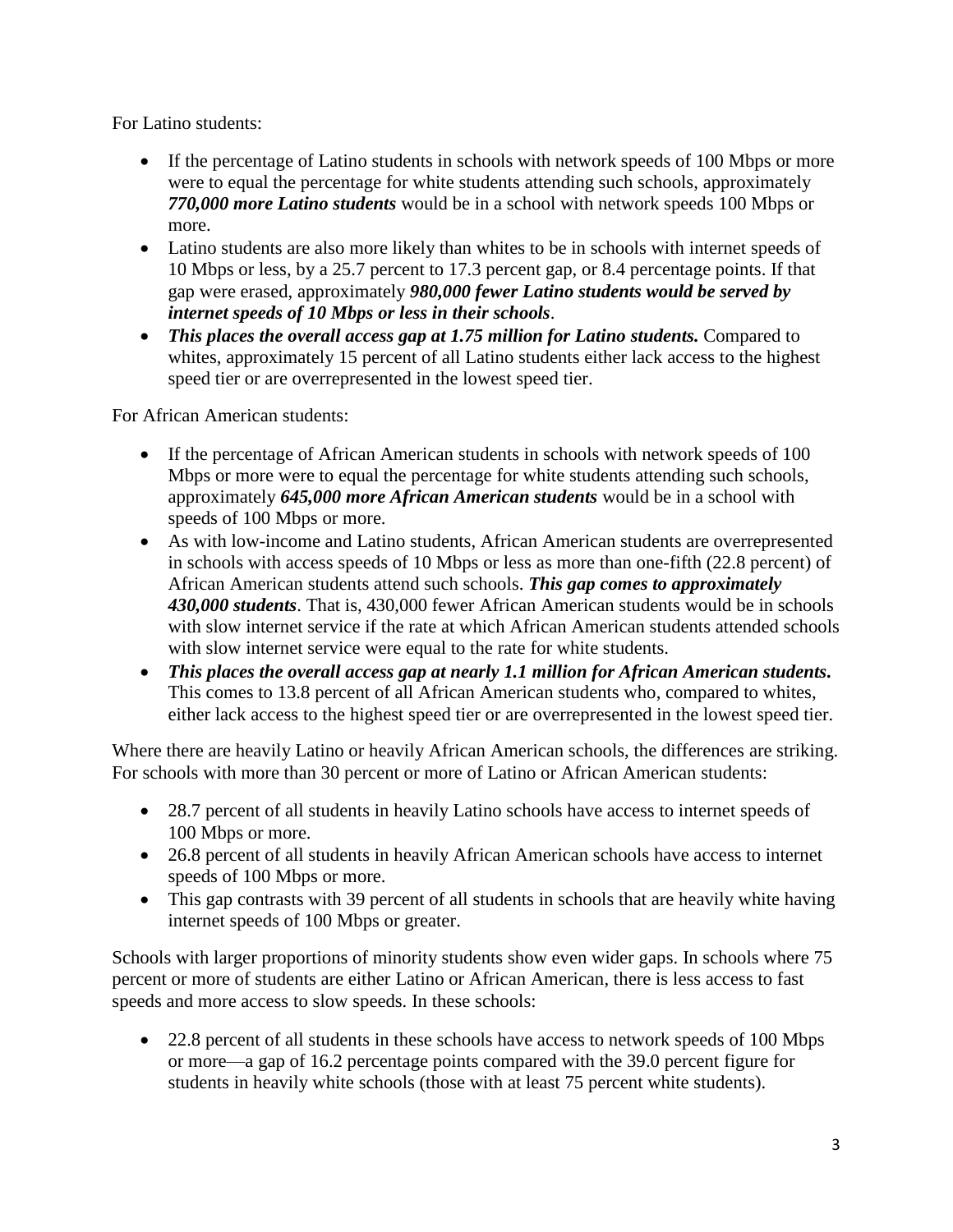More of these students also experience slower internet speeds. Some 28.0 percent of students in heavily minority schools have access speeds of 10 Mbps or less; this contrasts with the 17.2 percent of all students with speeds of 10 Mbps or less in heavily white schools.

Similar gaps are evident when focusing on schools with a high share of poor students, that is, students eligible for free and reduced-price lunch. In schools where 75 percent or more of students are eligible for free or reduced-price lunch:

- 29.3 percent of all students in these schools have access to network speeds of 100 Mbps or more—a gap of 6.0 percentage points relative to the 35.3 percent figure for all students in relatively affluent schools (that is, schools where 25 percent or fewer of students are eligible for free or reduced-price lunch).
- More of these students also experience slower internet speeds. Some 29.4 percent of all students in schools with many low-income students are in schools where internet speeds are 10 Mbps or less. This is more than twice the rate for students in schools with 25 percent or fewer students eligible for the free and reduced-price lunch program; just 13.6 percent of all students in those schools have access at 10 Mbps or less, a 15.8 percentage point gap.

Using the same approach that was employed in analyzing low-income, Latino, and African American students, a comparison of rural students to non-rural students found a significant access gap:

- If the share of students in rural schools with internet speeds of 100 Mbps or more matched the share of non-rural students with access to speeds of 100 Mbps or more, approximately *760,000 more rural students would have access to the internet at the threshold of 100 Mbps or more*.
- Rural students are found disproportionately in schools with speeds of 10 Mbps or less. *The gap here is approximately 325,000 students.* If the share of rural students with network access speeds of 10 Mbps or less were equal to the share of non-rural students with this speed, the number of rural students with slow network speeds would fall by 325,000.
- *This places the overall access gap at approximately 1.1 million for rural students.* This means that 9 percent of all rural students either lack access to the highest speed tier or are overrepresented in the lowest speed tier.

Another way to assess rural American schools is to note that gaps are wide when comparing large suburbs to remote rural areas.

- 33.3 percent of students in large suburban schools have access to internet speeds of 100 Mbps or more.
- 17.9 percent of students in remote rural schools have access to internet speeds of 100 Mbps or more.
- Just 15.3 percent of students in large suburban schools are served by network speeds of 10 Mbps or less, while more than twice as many students in remote rural schools, or 35.5 percent, have access speeds of 10 Mbps or less.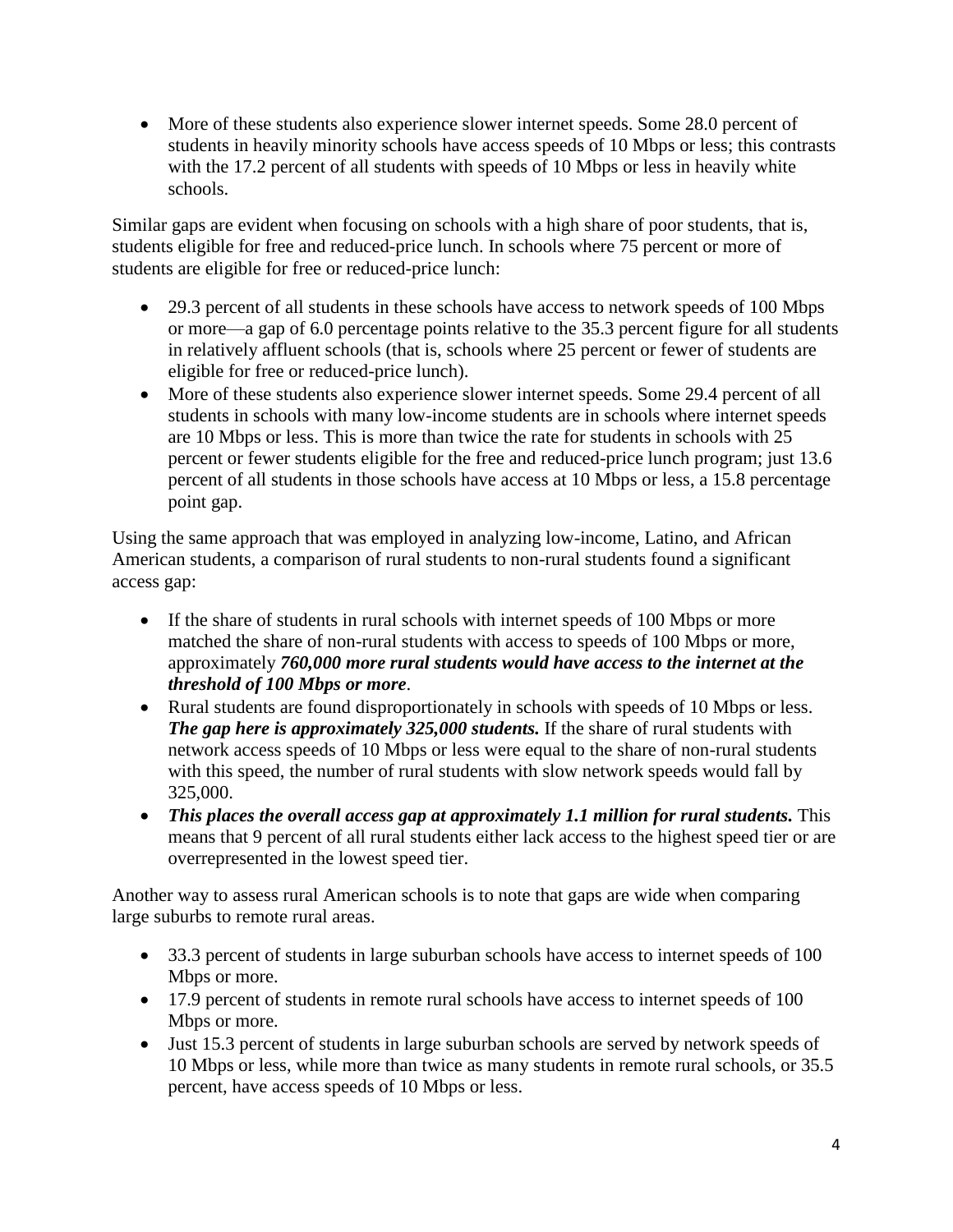# **I. Introduction**

The internet is playing a growing role in education in American schools. Online applications are routinely folded into lesson plans, and carrying out assignments and school projects invariably means that students must log on to the internet, either at school or at home. Since 1996, the federal government has aided schools in obtaining internet access through the E-Rate program. The result has been widespread connectivity: nearly all American schools now have internet service.

As the internet's role in education deepens, two factors loom large in policy debates. One is *speed*. Increasing demand for in-school access and evolving educational applications place a premium on having enough capacity to serve students' bandwidth needs. The other factor is *equity*. With education more dependent on internet access than ever before, ensuring that there are not systematic gaps in access to adequate speed grows in importance.

This report explores access to the internet at schools by examining available network speeds to schools, with specific focus on access for low-income, African American, and Latino students. It also looks at access in rural schools and among students in rural schools.

# **II. Data and Definitions**

To undertake this inquiry, the report relies on two data sources: the Common Core of Data compiled by the National Center for Educational Statistics (NCES), U.S. Department of Education (for the 2011-2012 school year, the most recent year for which data is available), and the National Broadband Map (NBM), which is compiled by the National Telecommunications and Information Administration and the Federal Communications Commission. NBM data is from mid-2013 and is based of end-of-2012 data collection. NCES data provides information on the number of students in K–12 schools, the number of students in a school, the number of students who are Latino and African American, and the number of students eligible for free or reduced-price lunch. Students eligible for free lunch live in households with incomes at or below 130 percent of the federal poverty level (for the school year used in this analysis). Students eligible for reduced-price lunch live in households with incomes above 130 percent of the poverty level but below 185 percent of the federal poverty level. These thresholds, for the purposes of analysis for this report, serve as proxies for low-income or poor students.

The NBM data on K–12 schools includes an identifier of the individual school and, among other data fields, the *advertised speed* that the school reports for its broadband service. The speed categories the NBM gather are as follows:

- 1. Greater than 200 Kbps and less than 768 Kbps
- 2. Greater than 768 Kbps and less than 1.5 Mbps
- 3. Greater than 1.5 Mbps and less than 3 Mbps
- 4. Greater than 3 Mbps and less than 6 Mbps
- 5. Greater than 6 Mbps and less than 10 Mbps
- 6. Greater than 10 Mbps and less than 25 Mbps
- 7. Greater than 25 Mbps and less than 50 Mbps
- 8. Greater than 50 Mbps and less than 100 Mbps
- 9. Greater than 100 Mbps and less than 1 Gbps
- 10. Greater than 1 Gbps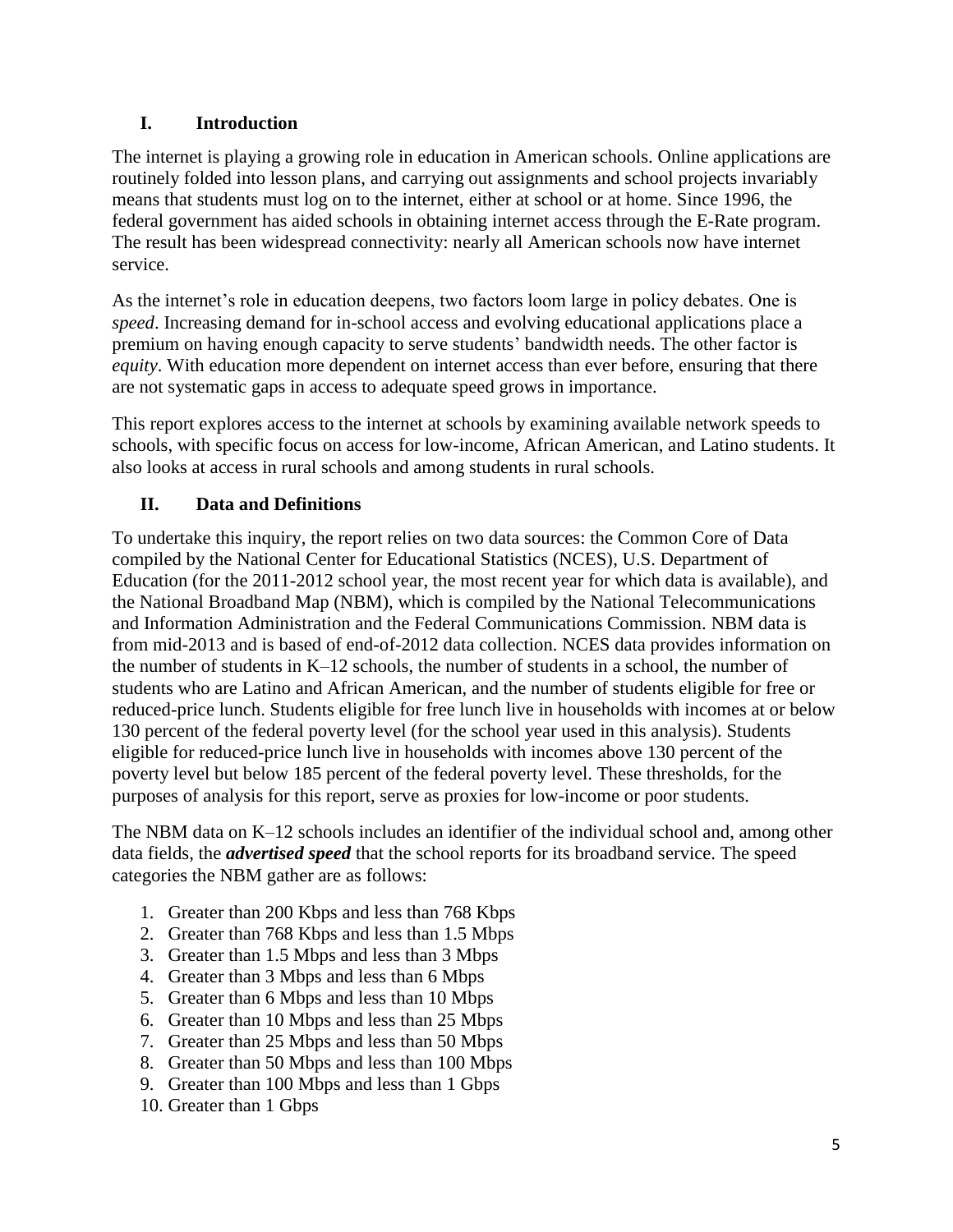For purposes of this analysis, those categories collapse into four tiers, though results reported will also focus solely on the share of schools with network speeds greater than 1 Mbps:

- 10 Mbps or less (the first five tiers listed directly above)
- Between 10 and 50 Mbps (tiers six and seven listed above)
- Between 50 and 100 Mbps (tier eight listed above)
- 100 Mbps or more (tiers nine and ten listed above)

Much of the analysis that follows concentrates on speeds at either end of the ranges specified in the four tiers above. Students in schools with internet speeds of 10 Mbps or less are characterized as those at a disadvantage in contrast to others due to the relatively slow speeds they experience at school. Students in schools whose internet speeds are 100 Mbps or more are at an advantage relative to others, in that they enjoy fast online speeds at school.

In merging the two data sets, it would be ideal if all data fields in each data file were filled out completely. However, the NBM has more than 70,000 public and private schools in its system, not all of which have complete records on all fields. Additionally, due to the relative novelty of the NBM (it has been in existence since 2010) and challenges in data collection, not all schools may report to the NBM. The NCES has nearly 99,000 public schools in its database, not all of which have entered data for fields of interest (e.g., students eligible for the free and reducedprice lunch program). The upshot is that merging the two data sets results in a set of public schools for analysis that is smaller than the total number of public schools in the United States.

For the latest year for which data is available (2011), there are 98,817 public K–12 schools in the country, serving 49,256,120 students. For this report, the merged data set contains 32,544 K–12 public schools, serving 17,416,092 students. Those 32,544 schools contained fields usable for analysis, that is, information on number of students, location of school, students eligible for free or reduced-price lunch, *and* the advertised network speed for its internet service. This means that the data reported here rests on a non-random sample of schools that contain 35.4 percent of K–12 public school students and 33.2 percent of K–12 public schools.

The following table shows the breakout of students and schools served for the database used for the report's analysis. These figures are for schools that reported internet speed data to the NBM.

|                         | Percent of Students | Percent of Schools |
|-------------------------|---------------------|--------------------|
| 10 Mbps or less         | 20.3%               | 24.4%              |
| Between 10 and 50 Mbps  | 33.5%               | 32.7%              |
| Between 50 and 100 Mbps | 12.1%               | 10.8%              |
| 100 Mbps or more        | 34.2%               | 32.1%              |

# **Table 1**

The median network speed that schools reported was in the 25 Mbps and 50 Mbps range. This means that the bottom two rows in the table represent schools and students with access to internet speeds above what is typically available in American public schools.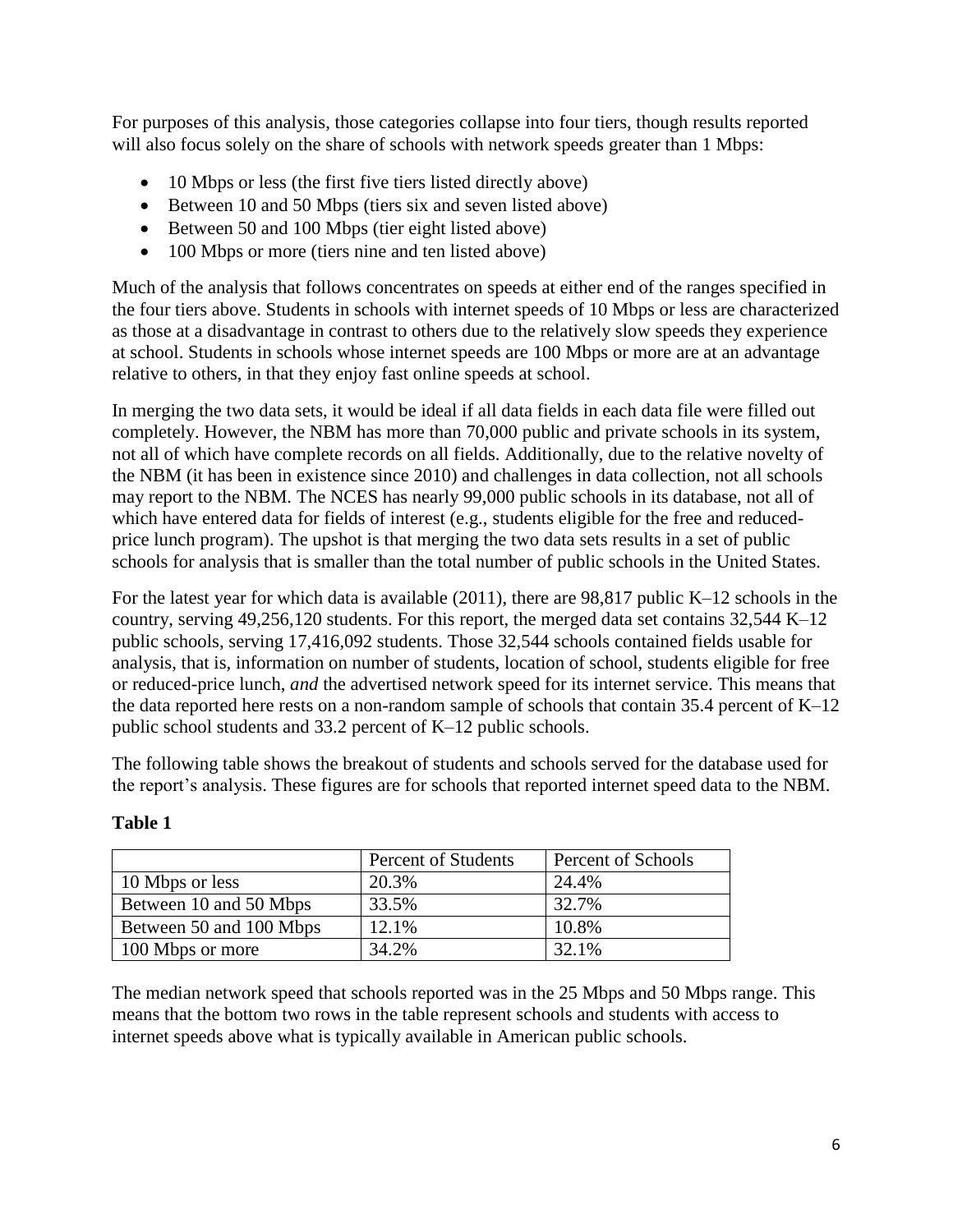# **III. Findings**

Table 1 shows the share of students who go to schools with fast internet speeds, that is, speeds of 100 Mbps or more. That figure is 34.2 percent. Another 12.1 percent of students attend schools with "above the median" speeds of between 50 Mbps and 100 Mbps. Note also that the table shows the share of students whose school has the slowest speeds—the 20.3 percent of students whose school has internet speeds of 10 Mbps or less.

## *a. Impacts by Race and Ethnicity*

The combined NCES and NBM database permits analysis of the advertised speed tiers by characteristics of interest, such as students' race and income status (with free or reduced-price lunch eligibility serving as a proxy for income).

For purposes of examining gaps among populations of interest, the analysis will compare against white students, the cohort most likely to have access to fast speeds and least likely to have access to slow speeds. In other words, the analysis will compare the 28.8 percent of African Americans and 30.4 percent of Latinos with access to 100 Mbps or more to the 37 percent figure for whites (see Table 2 below). For speeds of 10 Mbps or less, the points of comparison will be the 17.3 percent of white students in schools served by that speed versus 22.8 percent for African Americans and 25.7 percent for Latinos.

Table 2 shows results for African Americans and Latinos. The findings show that, when looking at the fastest speed threshold of 100 Mbps or more, African Americans and, to a somewhat lesser extent, Latinos are less likely to be in schools with speeds of 100 Mbps or more than white students. At the same time, Latinos (especially) and African Americans are more likely than whites to be in schools that have internet speeds of 10 Mbps or less.

|             |                 |                 | African         |                 |
|-------------|-----------------|-----------------|-----------------|-----------------|
|             | White           | Latino          | American        | All             |
|             | <b>Students</b> | <b>Students</b> | <b>Students</b> | <b>Students</b> |
| 10 Mbps or  |                 |                 |                 |                 |
| less        | 17.3%           | 25.7%           | 22.8%           | 20.3%           |
| Between 10  |                 |                 |                 |                 |
| and 50 Mbps | 33.9%           | 31.2%           | 37.0%           | 33.5%           |
| Between 50  |                 |                 |                 |                 |
| and 100     |                 |                 |                 |                 |
| <b>Mbps</b> | 11.7%           | 12.7%           | 11.5%           | 12.1%           |
| 100 Mbps or |                 |                 |                 |                 |
| more        | 37.0%           | 30.4%           | 28.8%           | 34.2%           |

## **Table 2**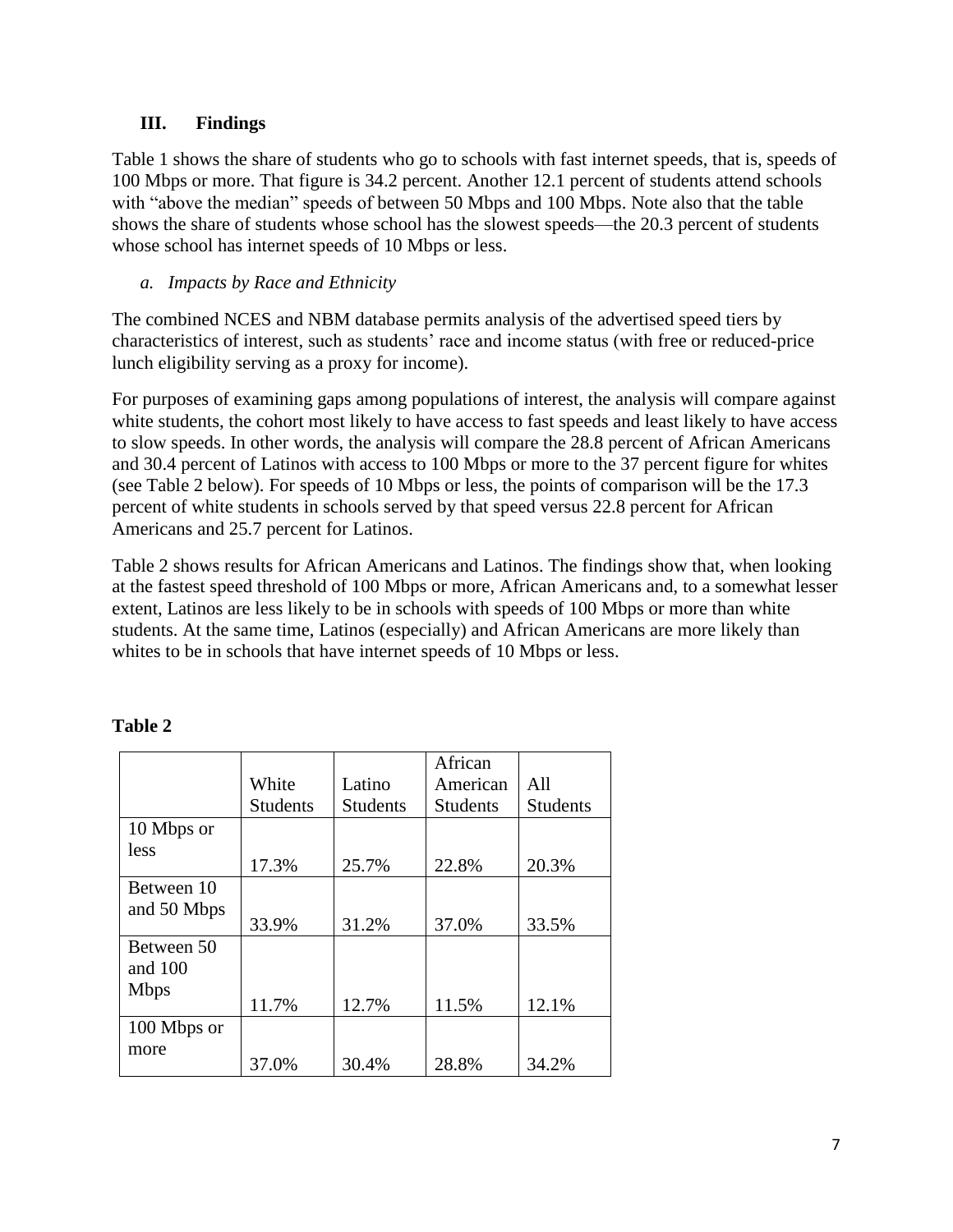To understand how these differences for African Americans and Latinos translate into the number of students impacted, the percentage differences that the merged NCES and NBM databases reveal are scaled to the total number of K–12 students reported by NCES. For instance, NCES's latest data shows that there are approximately 11.7 million K–12 Latino students. A 6.6 percentage point gap, relative to white students, in access to 100 Mbps or more network speeds means 770,000 more Latino students would have access to speeds of 100 Mbps or more if Latinos' likelihood of having access to speeds of 100 Mbps or more equaled that of white students. Latino students are also more likely than whites to be in schools where the internet speeds are relatively slow, at 10 Mbps or less.

Using this approach to characterize gaps for African Americans and Latinos shows the following.

First, for Latinos:

- If the percentage of Latino students in schools with network speeds of 100 Mbps or more were to equal the percentage for white students attending such schools, approximately *770,000 more Latino students* would be in a school with network speeds 100 Mbps or more.
- Latino students are also more likely than whites to be in schools with internet speeds of 10 Mbps or less, by a 25.7 percent to 17.3 percent gap. If that gap were erased, approximately *980,000 fewer Latino students would be served by speeds of 10 Mbps or less in their schools*.
- *This places the overall access gap at 1.75 million for Latino students.*
- The access gap comes to approximately 15 percent of all Latino students who either lack access to the highest speed tier or are overrepresented in the lowest speed tier.

For African Americans:

- If the percentage of African American students in schools with network speeds of 100 Mbps or more were to equal the percentage for white students attending such schools, approximately *645,000 more African American students* would be in a school with speeds of 100 Mbps or more.
- As with low-income and Latino students, African American students are overrepresented in schools with access speeds of 10 Mbps or less as more than one-fifth (22.8 percent) of African American students attend such school. *This gap comes to approximately 430,000 students*. That is, 430,000 fewer African American students would be in schools with slow internet service if the rate at which African American students attended schools with slow internet service were equal to the rate for white students.
- *This places the overall access gap at approximately 1.1 million for African American students.*
- This means that 13.8 percent of all African American students either lack access to the highest speed tier or are overrepresented in the lowest speed tier.

Another way to look at differences between African American, Latino, and white students is to examine schools with high concentrations of students in those groups. That means looking at schools with high percentages of students in each group and determining advertised network speeds in those schools. The analysis below uses heavily white schools as the basis for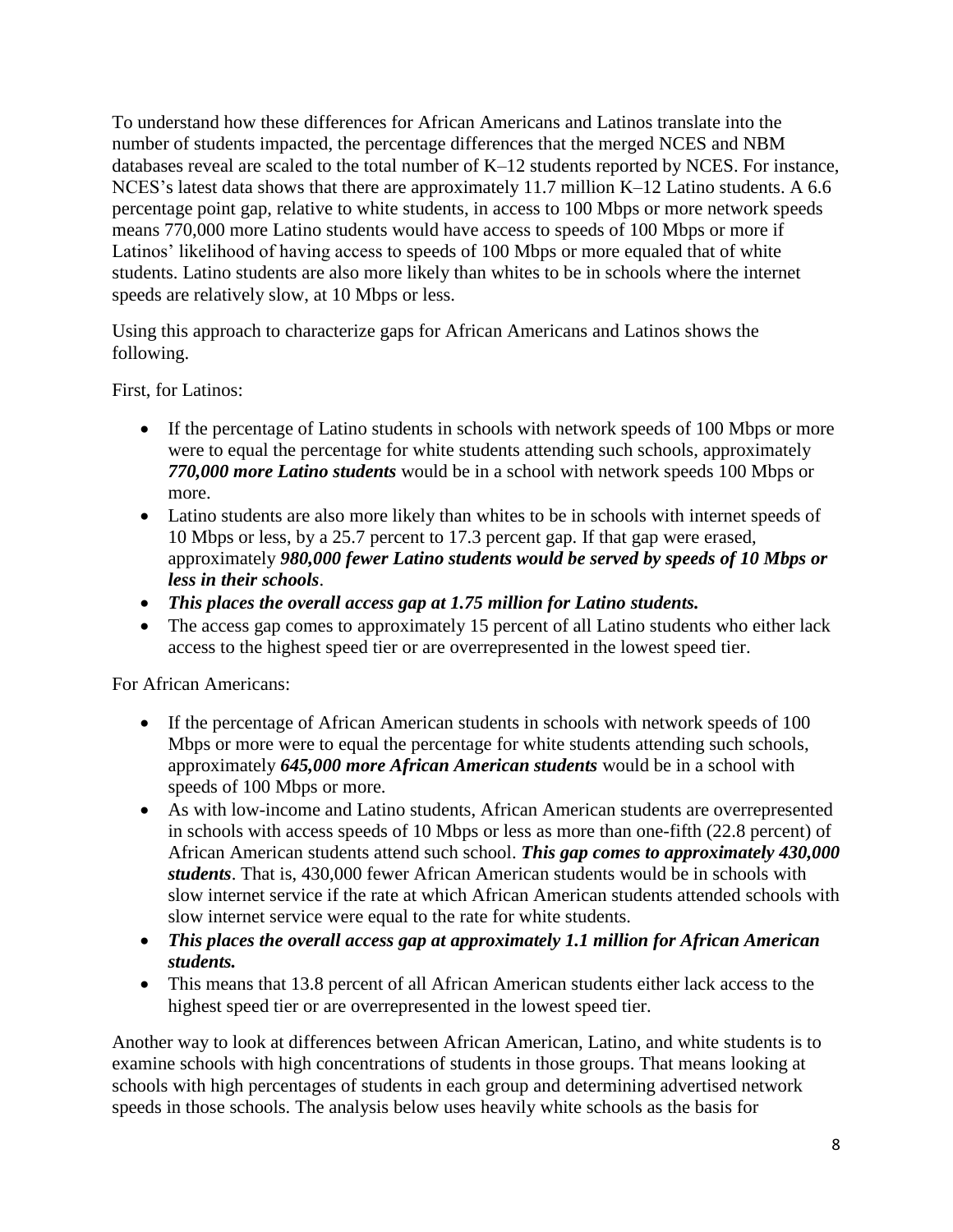comparison. This part of the analysis focuses on schools (and then the students that attend them) that fit the following conditions:

- Heavily African American schools have a student body whose population is 30% or more African American. The heavily African American schools account for 5,884 schools, or 17.9 percent of the schools considered in the analysis.
- Heavily Latino schools have a student body whose population is 30 percent or more Latino. The heavily Latino schools account for 6,603 schools, or 20.1 percent of schools considered in the analysis.
- Heavily minority schools have student bodies where 75 percent or more of the student body is either Hispanic or African American. This comes to 5,824 schools or 17.7% of all schools in this report's analysis fit this criterion.<sup>4</sup>
- Heavily white schools, given their larger share in the general population, have a higher break point of 75 percent or more. The total number of heavily white schools (i.e., where 75 percent or more students are white) comes to 13,450 schools, or 41.0% of schools in the analysis.

Each of the three break points resulted in about 60 percent of students in each race or ethnic category being included in the analysis. Schools defined as having heavily minority student bodies contain about 42% of all Latino students and 49% of all African American students.

As Table 3 shows, the differences are clear when looking at students in these schools with access to the fastest speeds (100 Mbps or more) and slowest speeds (10 Mbps or less). In the table below, the percentages reported refer to the share of all students in schools with particular characteristics defined above.

|                               | Share of students with | Share of students with    |
|-------------------------------|------------------------|---------------------------|
|                               | access to 100 Mbps or  | access to 10 Mbps or less |
|                               | more internet speeds   | internet speeds           |
| Heavily white schools         | 39.0%                  | 17.2%                     |
|                               |                        |                           |
| <b>Heavily African</b>        | 26.8%                  | 24.5%                     |
| American schools              |                        |                           |
| <b>Heavily Latino schools</b> | 28.7%                  | 28.3%                     |
|                               |                        |                           |
| Heavily minority schools      | 22.8%                  | 28.0%                     |
| (high % of African            |                        |                           |
| Americans and Latinos)        |                        |                           |

# **Table 3**

 $\overline{\phantom{a}}$ 

<sup>4</sup> The sets of schools in each of the three racial categories (heavily Latino, heavily African American, at least 75% African American or Latino) are not mutually exclusive, meaning there may be some schools in each of the three groupings common to each other.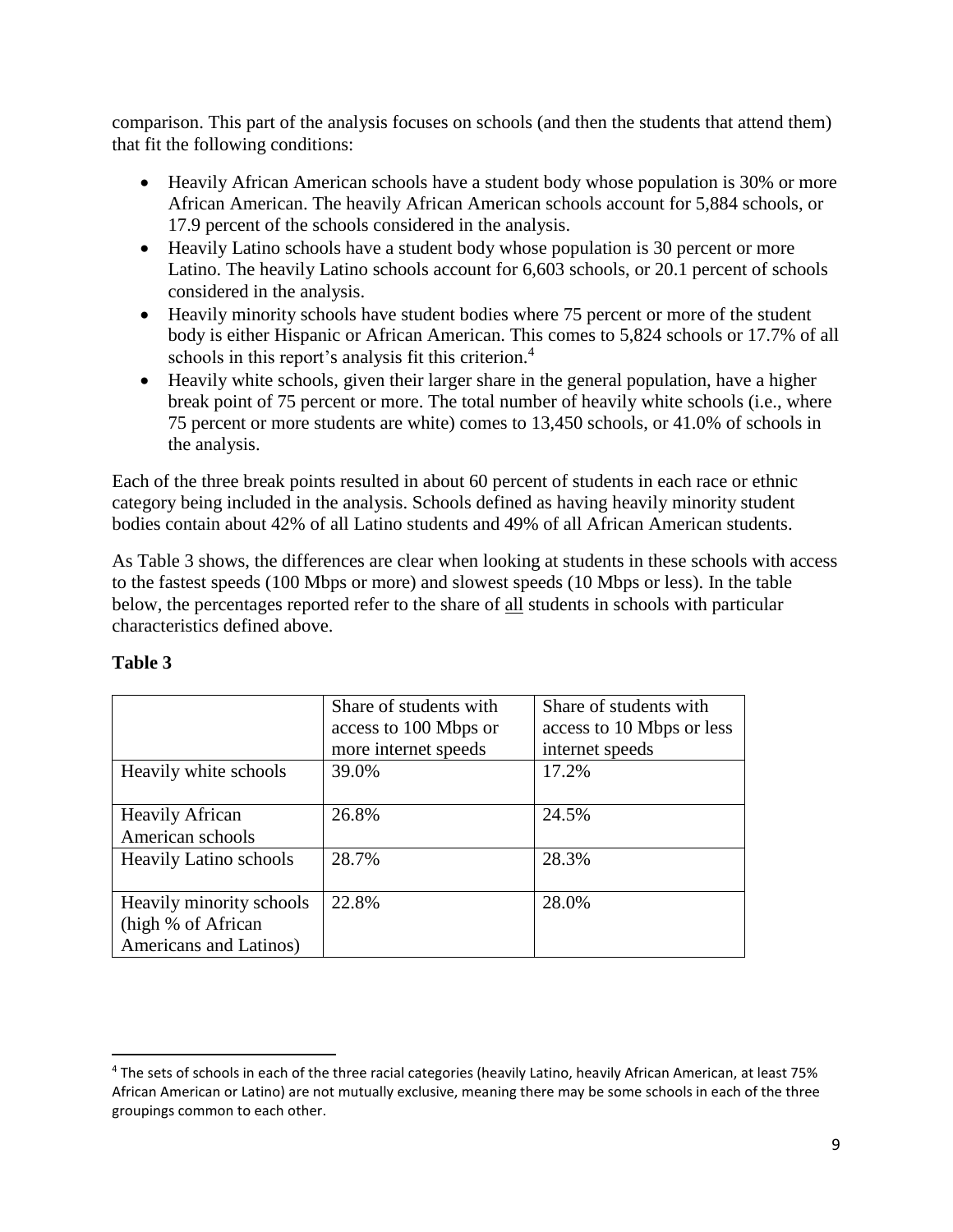At least when it comes to internet speeds, it is much better to be a student in a heavily white school than one in a school with a large share of minority students – by a margin that approaches 2:1 (39.0 percent versus 22.8 percent). Note also that, even with the gaps identified in aggregate figures for all students in Table 2, a Latino or African American student is generally more likely to be found in a school with fast internet (100 Mbps or more) than to be found in a school with slow internet (10 Mbps or less). But the story is different for schools with lots of students of color. Where at least 75 percent of a school's student body is either Latino or African American, it is more likely that a student there will have access to slow internet speeds than a fast one. For schools with a high proportion of Latinos, the likelihood is about the same; students in heavily African American schools are only slightly more likely to have access to fast Internet speeds than slow ones.

#### *b. Low-Income Students*

A similar exercise is possible for understanding impacts for low-income students. As noted, eligibility for the free and reduced-priced lunch program is a proxy for low-income students in the following analysis. In Table 4, the most relevant rows are the top one (10 Mbps or less) and the bottom one (100 Mbps or more). Here the comparison is between speeds available to students eligible for free and reduced-price lunch (FRPL) with speeds available in schools that have a more affluent student base, defined as students in schools that have 25 percent or fewer students eligible for free and reduced-price lunch.

|             |                   | Students in     |
|-------------|-------------------|-----------------|
|             |                   | Schools with    |
|             |                   | 25 Percent or   |
|             | <b>Total FRPL</b> | fewer FRPL      |
|             | <b>Students</b>   | <b>Students</b> |
| 10 Mbps or  |                   |                 |
| less        |                   |                 |
|             | 23.3%             | 13.6 %          |
| Between 10  |                   |                 |
| and 50 Mbps |                   |                 |
|             | 33.1%             | 36.1%           |
| Between 50  |                   |                 |
| and $100$   |                   |                 |
| <b>Mbps</b> |                   |                 |
|             | 10.9%             | 15.0%           |
| 100 Mbps or |                   |                 |
| more        | 32.7%             | 35.3%           |

#### **Table 4**

The number of students affected by these gaps is sizable. Defining low-income students as those eligible for free or reduced-price lunch shows that: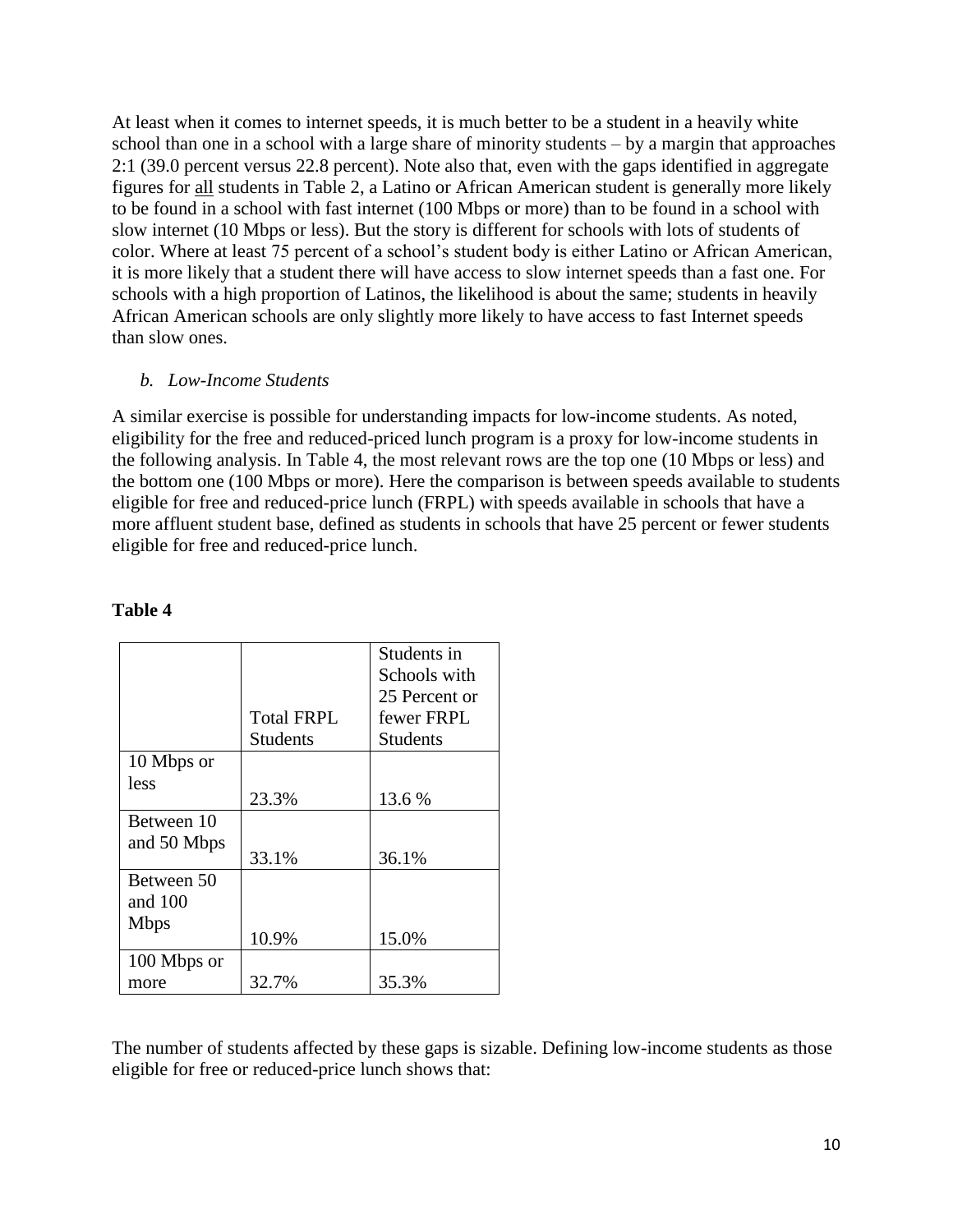- If the share of students eligible for free or reduced-price lunch in schools with internet speeds of 100 Mbps or more matched the share of more affluent students with access to speeds of 100 Mbps or more, approximately *580,000 more low-income students would have access to the internet at speeds of 100 Mbps or more*.
- Focusing on the lowest speed tier, low-income students are found disproportionately in schools with speeds of 10 Mbps or less. *The gap here is roughly 2,180,000 students.* That is, if the share of low-income students in schools with internet speeds of 10 Mbps or less equaled the share of more affluent students with this speed, the number of lowincome students with network speeds of 10 Mbps or less would fall by just over 2 million.
- *This places the overall access gap at more than 2.75 million for poor students.*
- This means that 12.3 percent of all low-income students, compared to more affluent students, either lack access to the highest speed tier or are overrepresented in the lowest speed tier.

As is the case in schools with high shares of African Americans or Latinos, schools that have a large percentage of students eligible for free or reduced-price lunch are less likely to have fast internet speeds and more likely to have slow ones. The contrast is particularly striking when comparing to schools that have relatively few low-income students.

Where 75 percent or more of students in a school are eligible for free or reduced-price lunch:

- 29.3 percent of all students in these schools have access to network speeds of 100 Mbps or more—a gap of 6.0 percentage points relative to the 35.3 percent figure for all students in relatively affluent schools (that is, schools where 25 percent or fewer of students are eligible for free or reduced-price lunch).
- More of these students also experience slower internet speeds. Some 29.4 percent are of all students in schools with many low-income students where internet speeds are 10 Mbps or less. This is more than twice the rate for students in schools with 25 percent or fewer students eligible for the free and reduced-price lunch program; just 13.6 percent of all students in those schools have access at 10 Mbps or less, a 15.8 percentage point gap.
- *c. School Location*

The speed of a school's internet connection varies depending on where it is located. Deploying high-speed networks to densely populated urban areas is easier and cheaper than to rural or remote areas. The NCES places schools into one of ten categories that correspond to cities, suburbs, towns, and rural areas. This offers an opportunity to investigate speeds available to schools and students, with particular attention on rural areas.

The following set of tables (Tables 5 through 7) contains results for the number of students in the schools in question.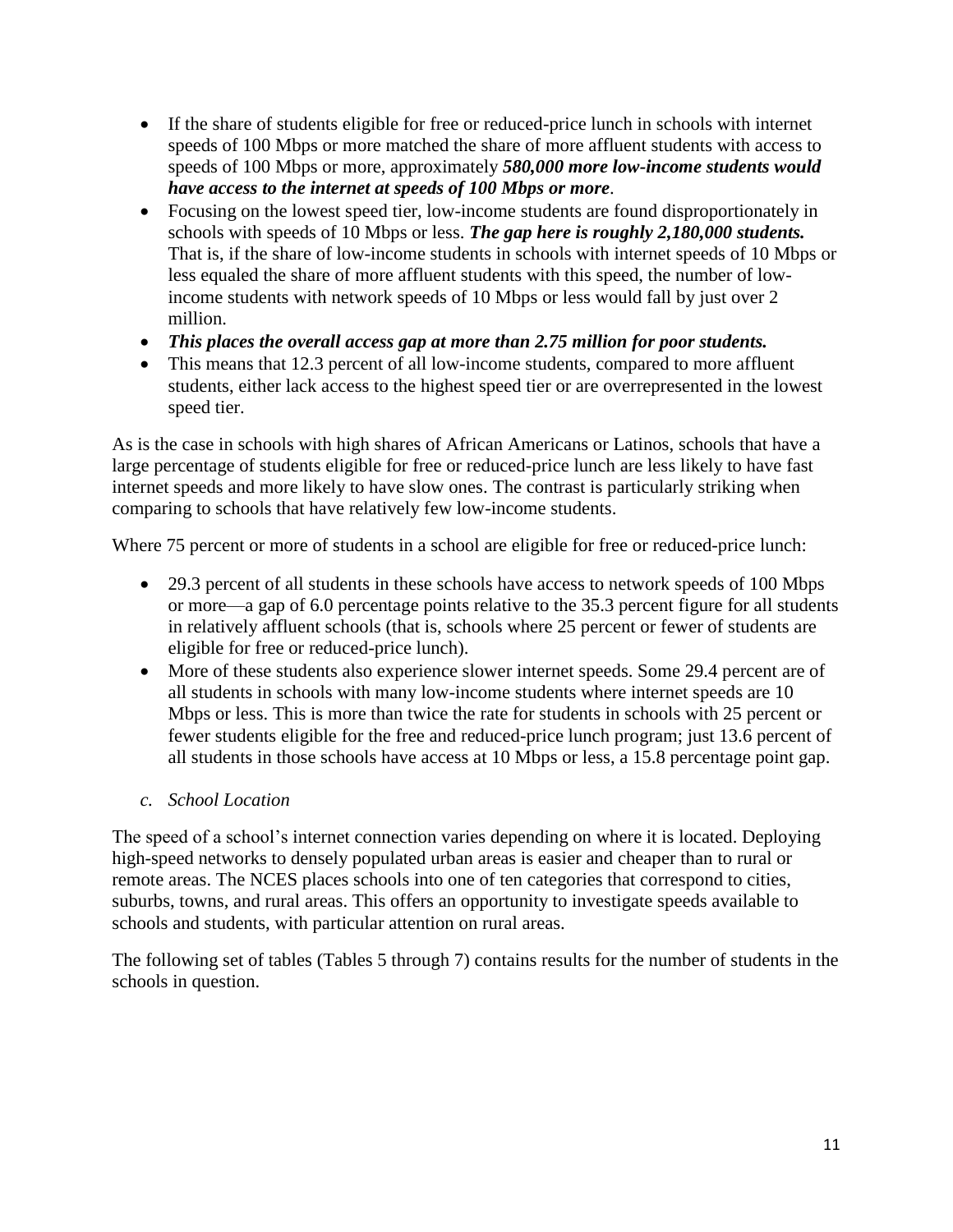|                    | Large City | Midsize City | <b>Small City</b> |
|--------------------|------------|--------------|-------------------|
| 10 Mbps or less    |            |              |                   |
|                    | 34.5%      | 4.0%         | 12.5%             |
| Between 10 and 50  |            |              |                   |
| <b>Mbps</b>        |            |              |                   |
|                    | 28.7%      | 26.6%        | 24.4%             |
| Between 50 and 100 |            |              |                   |
| <b>Mbps</b>        |            |              |                   |
|                    | 8.8%       | 19.3%        | 11.3%             |
| 100 Mbps or more   |            |              |                   |
|                    | 28.0%      | 41.2%        | 51.8%             |

### **Table 5: Students, Networks Speeds, and Location: City Schools**

### **Table 6: Students, Networks Speeds, and Location: Suburbs and Towns**

|                    | <b>Large</b>  | Small  | Fringe | Distant | Remote |
|--------------------|---------------|--------|--------|---------|--------|
|                    | <b>Suburb</b> | Suburb | Town   | Town    | Town   |
| 10 Mbps or less    | 15.3%         | 16.3%  | 13.8%  | 17.1%   | 25.5%  |
| Between 10 and 50  |               |        |        |         |        |
| <b>Mbps</b>        | 36.8%         | 26.9%  | 33.7%  | 35.5%   | 28.6%  |
| Between 50 and 100 |               |        |        |         |        |
| <b>Mbps</b>        | 14.6%         | 13.6%  | 12.1%  | 12.2%   | 6.7%   |
| 100 Mbps or more   | 33.3%         | 43.2%  | 40.3%  | 35.2%   | 39.1%  |

# **Table 7: Students, Networks Speeds, and Location: Rural Areas**

|                    |              |               | <b>Remote</b> |
|--------------------|--------------|---------------|---------------|
|                    | Fringe Rural | Distant Rural | <b>Rural</b>  |
| 10 Mbps or less    |              |               |               |
|                    | 17.4%        | 27.2%         | 35.5%         |
| Between 10 and 50  |              |               |               |
| <b>Mbps</b>        |              |               |               |
|                    | 39.4%        | 36.5%         | 39%           |
| Between 50 and 100 |              |               |               |
| <b>Mbps</b>        |              |               |               |
|                    | 11.2%        | 9.2%          | 7.6%          |
| 100 Mbps or more   |              |               |               |
|                    | 32.0%        | 27.1%         | 17.9%         |

To focus the discussion, it is worth comparing remote rural areas with large suburbs, denoted in red in Table 7 and Table 6, respectively. Large suburbs contain nearly one-third (29 percent) of all students; nearly half (47.9 percent) of these students have access to school network speeds of 50 Mbps or greater, and one-third have access to speeds 100 Mbps or greater. Remote rural areas